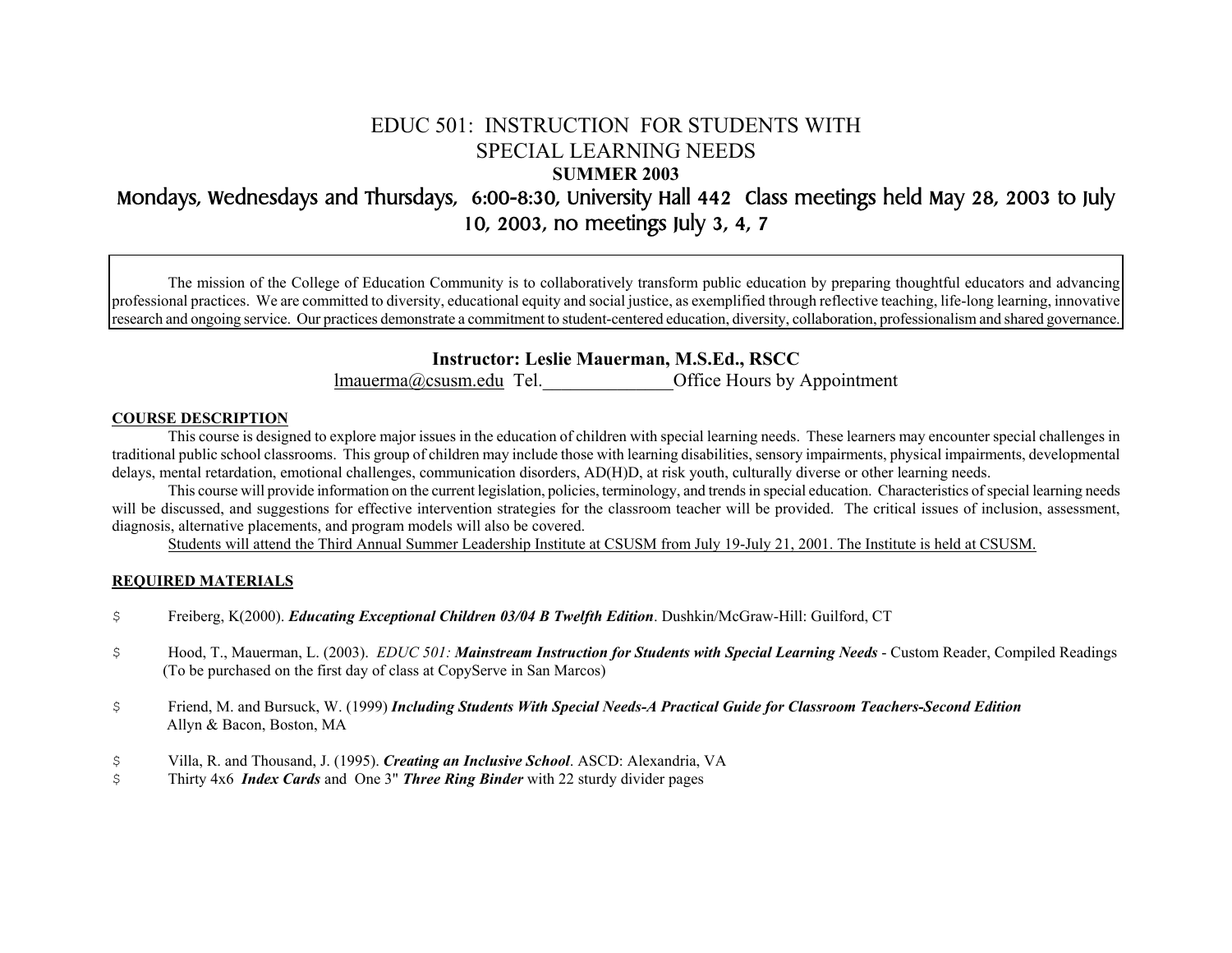**Optional Text:** Turnbull, A., Turnbull, H.R., Shank, M. and Leal, D. (1999). *Exceptional Lives: Special Education in Today's Schools Second Edition*. Prentice-Hall, Inc.: Englewood Cliffs, NJ

## **COURSE OBJECTIVES**

The goals include the acquisition of a knowledge base and skills in practical application regarding:

- 1. Laws, policies, guidelines and issues in serving children with special learning abilities,
- 2. Nondiscriminatory assessment and diagnosis of children with special learning abilities,
- 3. Inclusion and inclusive schools,
- 4. Curriculum issues, trends, and classroom adaptations for enhancing success for all children,
- 5. Instructional needs and teaching strategies for classroom teachers,
- 6. Special education referral processes: The IEP, IFSP, ITP, 504 Plan and SST
- 7. Characteristics of children with special learning needs, and
- 8. The Family Centered perspective Group project

#### **ACTIVITIES AND INSTRUCTIONAL METHODS RELATED TO REALIZING OBJECTIVES**

| class discussions    | lectures       | readings | conference participation | videos         |
|----------------------|----------------|----------|--------------------------|----------------|
| student observations | class dynamics | projects | group presentations      | demonstrations |
| guest speakers       | quickwrites    |          |                          |                |

#### **EVALUATION AND ATTAINMENT OF THESE KNOWLEDGE BASES AND SKILLS**

| written and oral reports | comment cards          | group presentations | class dynamics/interactive activities |
|--------------------------|------------------------|---------------------|---------------------------------------|
| quickwrites              | annotated bibliography | reflections         | participation/attendance/punctuality  |

#### **SCHOLASTIC REQUIREMENTS**

| Family Centered Perspective Written Report      | 10 points  |
|-------------------------------------------------|------------|
| Family Centered Perspective Presentation        | 10 points  |
| Observation Report (in class)                   | 5 points   |
| <b>SST Project Presentation</b>                 | 10 points  |
| Annotated Bibliography (3)                      | 9 points   |
| 13 Conditions Matrix Group Project              | 6 points   |
| Professional Growth Activity: Resource Notebook | 10 points  |
| Comment Cards                                   | 20 points  |
| Article Reviews (3)                             | 6 points   |
| Courage for the Discouraged Response            | 4 points   |
| Participation/Attendance/Punctuality            | 10 points  |
|                                                 | 100 points |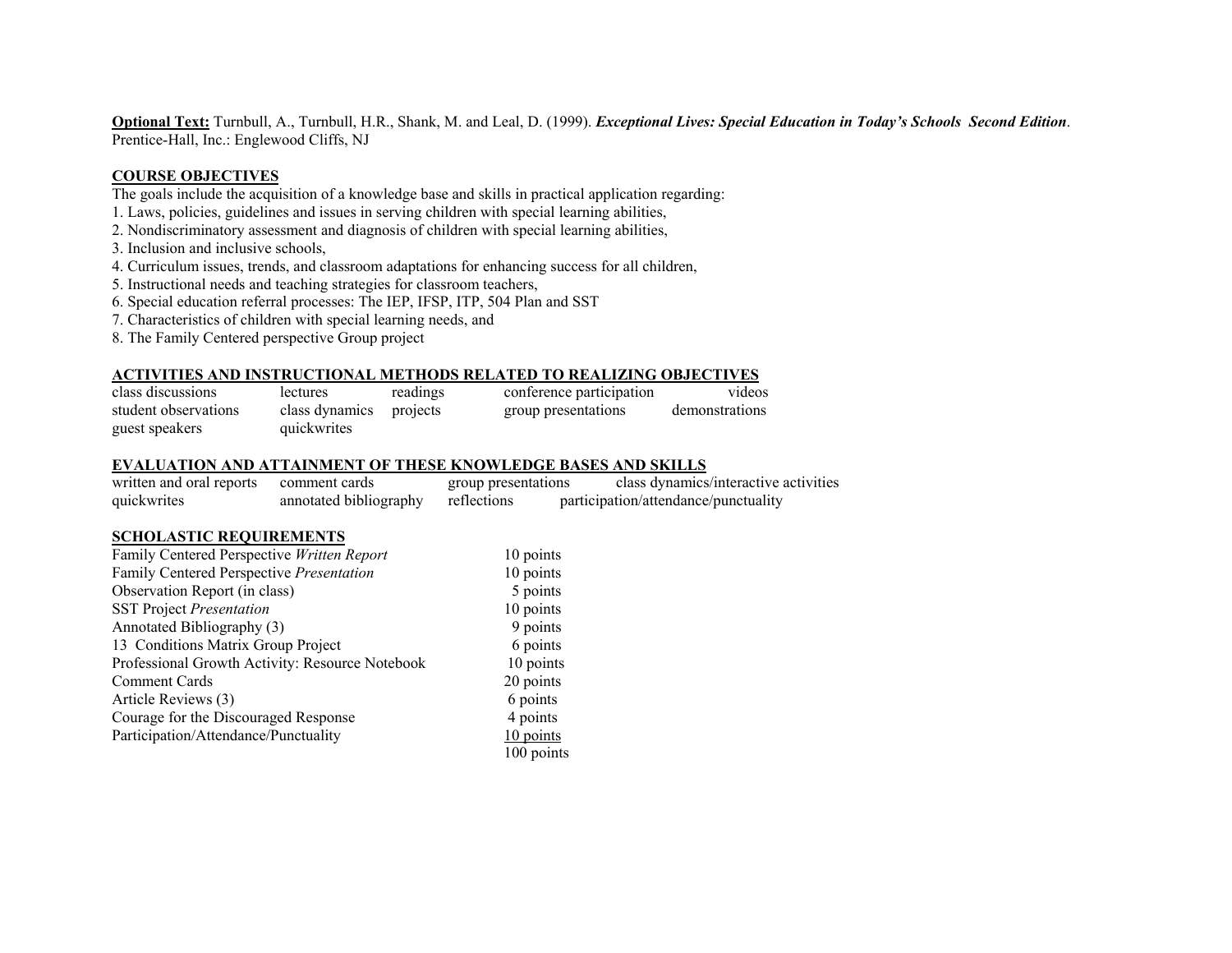# **GRADING RUBRIC**

Plus (+) or minus (-) may be added to grades according to standard grading measures and/or instructor's discretion.

 $A(93%)$  = Outstanding/exemplary work on assignments; excellent synthesis of information/experiences

 $B(83\%+)$  = Satisfactory completion of assignments; adequate synthesis of information and experiences

 $C(73\%+)$  = Completion of assignments; minimum effort; minimal synthesis of information/experiences

### **ADMINISTRATIVE REQUIREMENTS**

 My goal is to assist you in being successful in this course. If you have extraordinary circumstances that will impact your assignments and class attendance, please contact the instructor as soon as possible. Assignments will be accepted early.

 This is a California State required clear credential course, and you must maintain a B average (3.0 GPA) and cannot receive below a C+ in any course in your teacher education courses in order to receive a clear teaching credential from the State of California.

 A good student is one who adheres to standards of dependability and promptness. Attend all classes. Be on time. Tardiness/leaving early are counted against you. Attitude counts- antagonistic or discourteous behavior is considered both unacceptable and unprofessional at any time in this class.

In addition to the University Attendance Policy set forth above, any unexcused absence from a class session eliminates the possibility of an A. (One day  $= 2$ ) class sessions.) Classes *cannot* be made up.

Any unexcused absence from two class sessions eliminates the possibility of a B. (One day  $= 2$  class sessions.)

 Type all reports. Please double space, using 12 point Times New Roman or Ariel script. Keep copies of all of your work. *Use persons-first language in all assignments!*

 Complete assignments on time for full credit. Work received more than one week late will receive no credit. All work must be original; submission of work which is not original, without proper citation, will receive no credit and may result in expulsion from the California State University system. Participate fully in class discussions and group activities.

E-mail or call the instructor prior to any class session you will miss, or if you need to, make an appointment.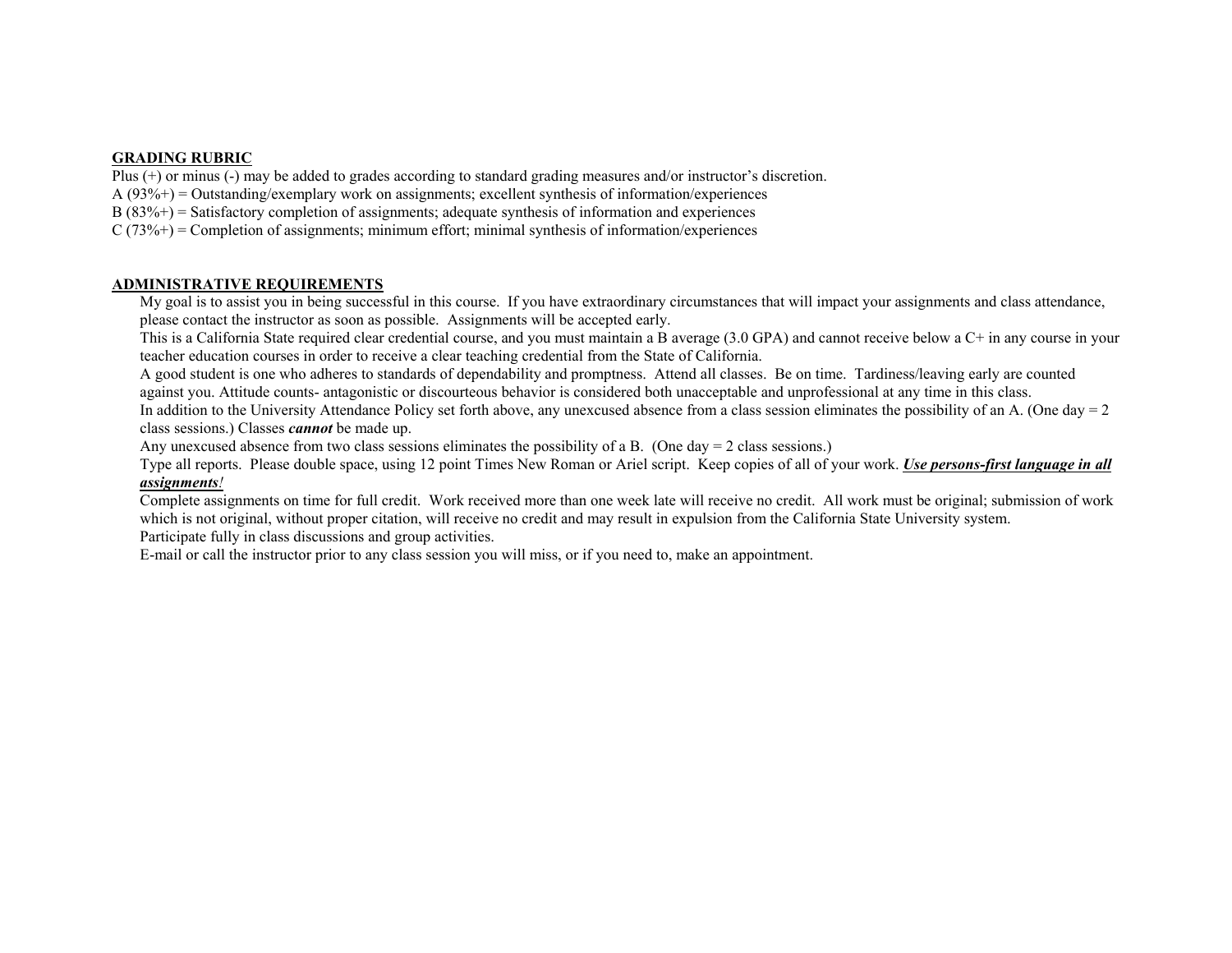# **Tentative COURSE SCHEDULE EDUC 501 6:00 - 8:30 CRN 30155**

**(Note: Please bring the Custom Reader (CR) text to every class. Pages may be assigned in class during each session.)**

| <b>DATE</b> | <b>CLASS SESSION#</b> | <b>TOPICS</b>                                                                                             | <b>READINGS</b>                  | <b>ASSIGNMENTS / CLASS ACTIVITIES</b>   |
|-------------|-----------------------|-----------------------------------------------------------------------------------------------------------|----------------------------------|-----------------------------------------|
| 5/28 W      |                       | Introductions, Course Overview                                                                            | syllabus                         | <b>GTKY</b> Dynamic                     |
|             |                       | Texts, Course Assignments                                                                                 | assignment packet                | (FCP Group Assignments)                 |
|             |                       |                                                                                                           |                                  | <b>Purchase Texts, Custom Reader</b>    |
| $5/29$ TH   | $\overline{2}$        | Orientation to Disabilities                                                                               | $F/B$ : Ch. 1,2,3                | The Bad IEP                             |
|             |                       | Special Ed Laws & Procedures                                                                              |                                  | FCP Group Assignments                   |
|             |                       | What is Mainstreaming? Inclusion?                                                                         | $V/T$ : Ch. 1,2, 3, 4            | Paraprofessional Dynamic                |
| $6/2$ M     | 3                     | Parent and professional Relationships                                                                     |                                  | <b>Sean's Story</b> Quickwrite          |
| $6/4$ W     | 4                     | <b>Analyzing Student Needs</b>                                                                            | $F/B$ : Ch. 4                    | 8 Comment Cards                         |
|             |                       | <b>Inclusion Debate</b>                                                                                   |                                  |                                         |
| $6/5$ TH    | 5                     | FCP Work Session                                                                                          | Turnbull: FCP Chapter (provided) | <b>FCP Group Meeting</b>                |
|             |                       |                                                                                                           | D:Article #                      | Article Review #1                       |
|             |                       |                                                                                                           |                                  |                                         |
| $6/9$ M     | 6                     | Low Incidence Disabilities                                                                                | $F/B$ : Ch. 5,12                 | 2 Comment Cards<br><b>Regular Lives</b> |
|             |                       |                                                                                                           |                                  | Quickwrite Reflection                   |
| $6/11$ W    | 7                     | Family-Centered Perspectives                                                                              | <b>Outside Grp Meeting</b>       | <b>FCP</b> Presentations due            |
|             |                       | 20 minute presentations                                                                                   |                                  |                                         |
| $6/12$ TH   | $\,8\,$               | ** Family-Centered Perspectives                                                                           |                                  | <b>FCP</b> Presentations Due            |
|             |                       |                                                                                                           |                                  |                                         |
|             |                       | Presentations, Gathering handouts;<br>Presentations- If necessary; if not,<br>then jump ahead one session |                                  | OH, AUT, TBI, CP<br>FCP Papers due      |